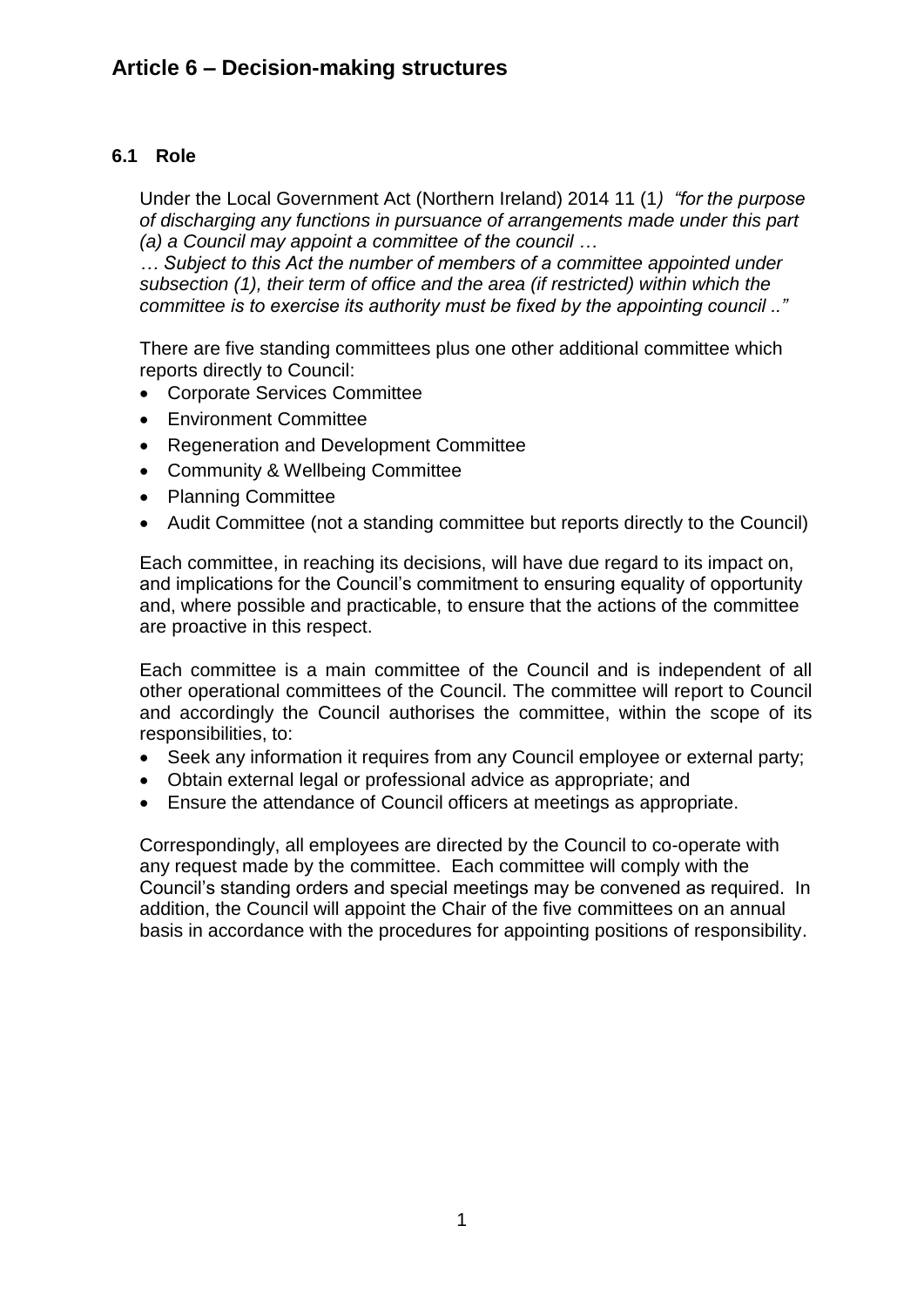## Corporate Services Committee

The Corporate Services Committee will assist Council in fulfilling its role in the areas of ;

- Administration  **Equality**
- Audit and risk management Finance
- Asset management Health and Safety
- Business Continuity Human Resources
- Capital Projects ICT
- Community Planning Legal<br>• Corporate strategy Organ
- 
- 
- Corporate Communications Policy and Governance
- Customer Service **•** Procurement
- Efficiency and **Transformation**
- 
- 
- 
- 
- 
- 
- 
- Organisational Development
- Corporate Plan **•** Performance Management
	-
	-
	- Special Projects
- Emergency Planning Sustainable Development
	- anything else appropriate delegated to it by Council

The Corporate Services Committee will comprise 16 members who are appointed by Council on an annual basis.

The Corporate Services Committee will meet in 2 Church Street, Newtownards at 7.00pm on the second Tuesday of each month except during July and August. Special meetings may be convened as required.

### Environment Committee

The Environment Committee will assist Council in fulfilling its role in the areas of;

- building control
- building maintenance
- borough inspection
- car parks
- estate management/maintenance
- licensing
- marinas and harbours
- markets
- public conveniences
- recycling
- waste management and cleansing
- anything else appropriate delegated to it by Council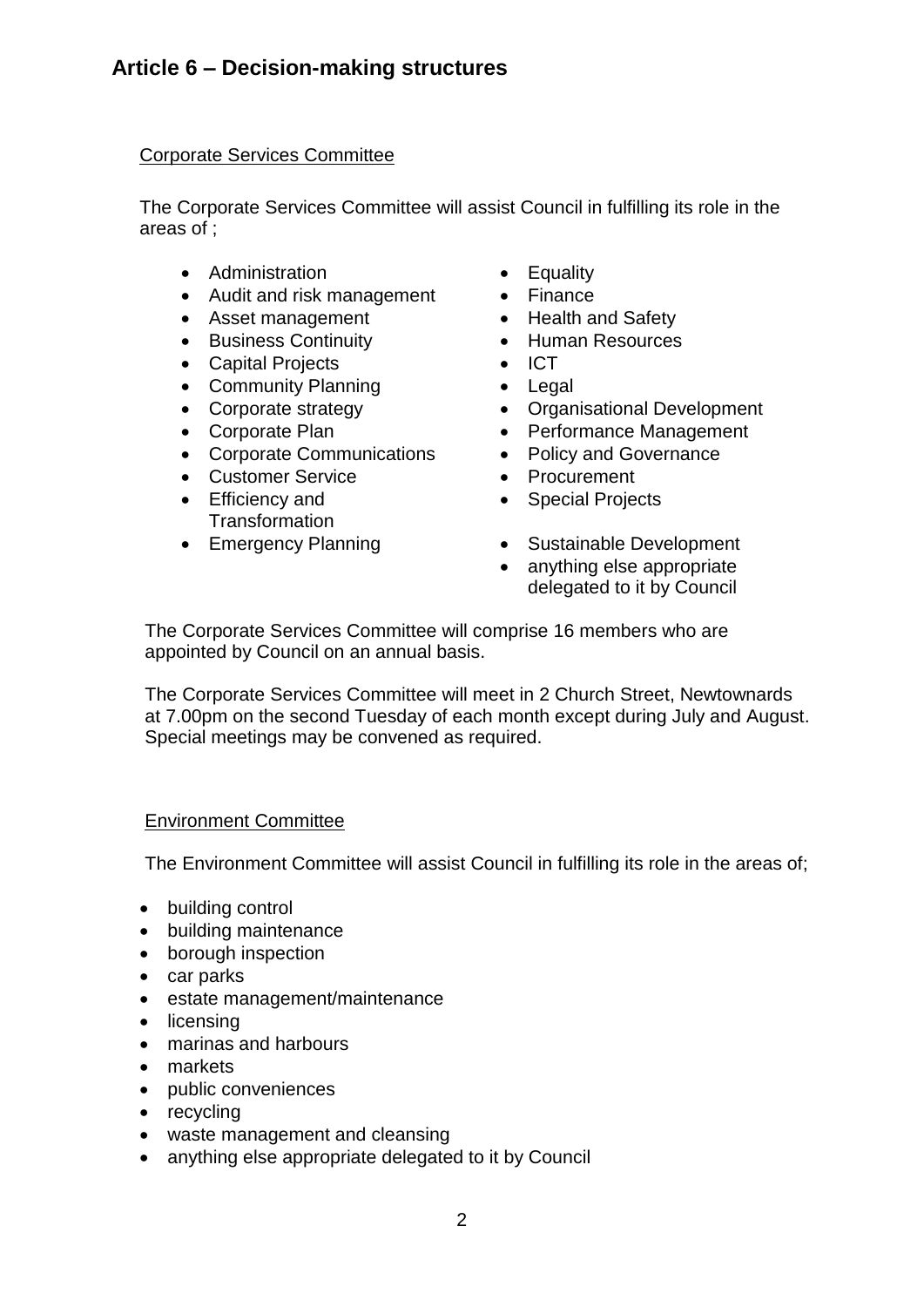# **Article 6 – Decision-making structures**

The Environment Committee will comprise of 16 members who are appointed by Council on an annual basis.

The Environment Committee will meet in 2 Church Street, Newtownards at 7.00pm on the first Wednesday each month except during July and August

### Regeneration and Development Committee

The Regeneration and Development Committee will assist Council in fulfilling its role in the areas of;

- Crafts
- Economic Development
- EU Funds and Projects
- Local Area Plan
- Regeneration
- Rural Development
- Tourism Development and Marketing
- Tourism Facilities (including Exploris)
- anything else appropriate delegated to it by Council

The Regeneration and Development Committee will comprise of 16 members who are appointed by Council on an annual basis.

The Regeneration and Development Committee will meet in 2 Church Street, Newtownards at 7.00pm on the first Thursday each month except during July and August

### Community and Wellbeing Committee

The Community and Wellbeing Committee will assist the Council in fulfilling its role in the areas of;

- Arts and Museum
- Biodiversity
- Cemeteries
- Community Development
- Countryside
- Environmental Health
- Good Relations
- Leisure facilities
- Parks and Open Spaces
- Peace IV
- Playgrounds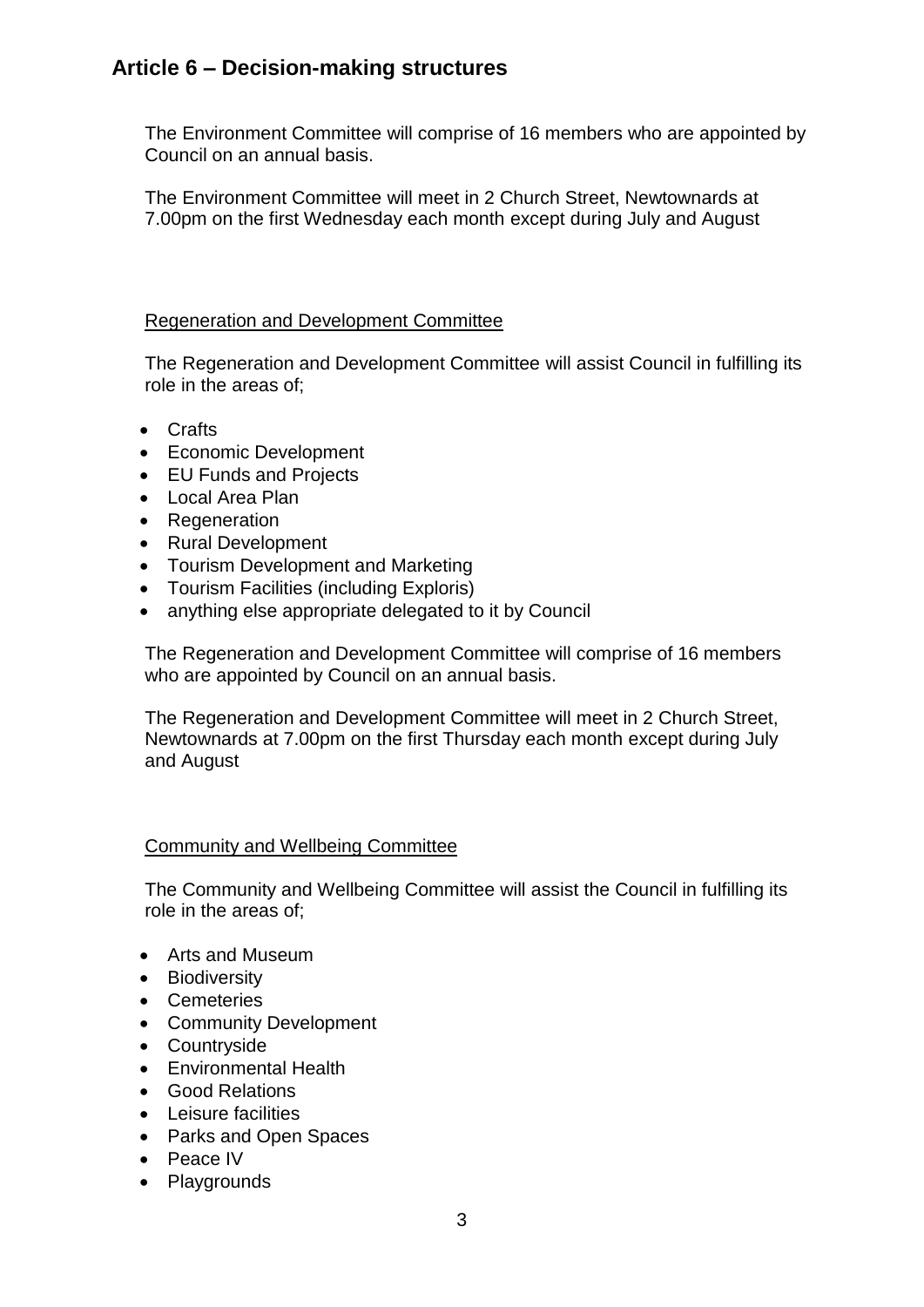# **Article 6 – Decision-making structures**

- Policing and Community Safety Partnership (PCSP)
- Sports development
- anything else appropriate delegated to it by Council

The Community and Wellbeing Committee will comprise of 16 members who are appointed by Council on an annual basis.

The Community and Wellbeing Committee will meet in Church Street, Newtownards at 7.00pm on the second Wednesday of each month except during July and August.

### Planning Committee

The Planning Committee will assist the Council in planning development control and enforcement. The committee will have delegated responsibility from the Council to carry out its roles and responsibilities. The planning committee has full Council powers delegated to it.

The Planning Committee will comprise 16 members who are appointed by Council on an annual basis.

The Planning Committee will meet in 2 Church Street Newtownards at 7.00pm on the first Monday of each month (summer arrangements to be confirmed).

### Additional Committee Reporting Directly To Council - Audit Committee

The Audit Committee will assist the Council in fulfilling its oversight responsibilities. The committee will review the system of internal control and management of risks; the financial reporting process; the audit process and the Council's processes for monitoring compliance with laws and regulations and compliance with its own standing orders, policies and procedures.

The Audit Committee will comprise 10 members who are appointed by Council for a four year term for the purposes of continuity of expertise and knowledge plus one independent member, appointed through public advertisement; Membership should not include Mayor and Deputy Mayor, committee or subcommittee chair or vice-chairs. The Council will nominate the chair of the committee in accordance with the procedures for appointing positions of responsibility.

The Audit Committee will meet quarterly in the Castle, Bangor.

The Audit Committee will invite the external auditors to attend and such other persons as it deems necessary, who may be asked to make presentations to the committee as appropriate